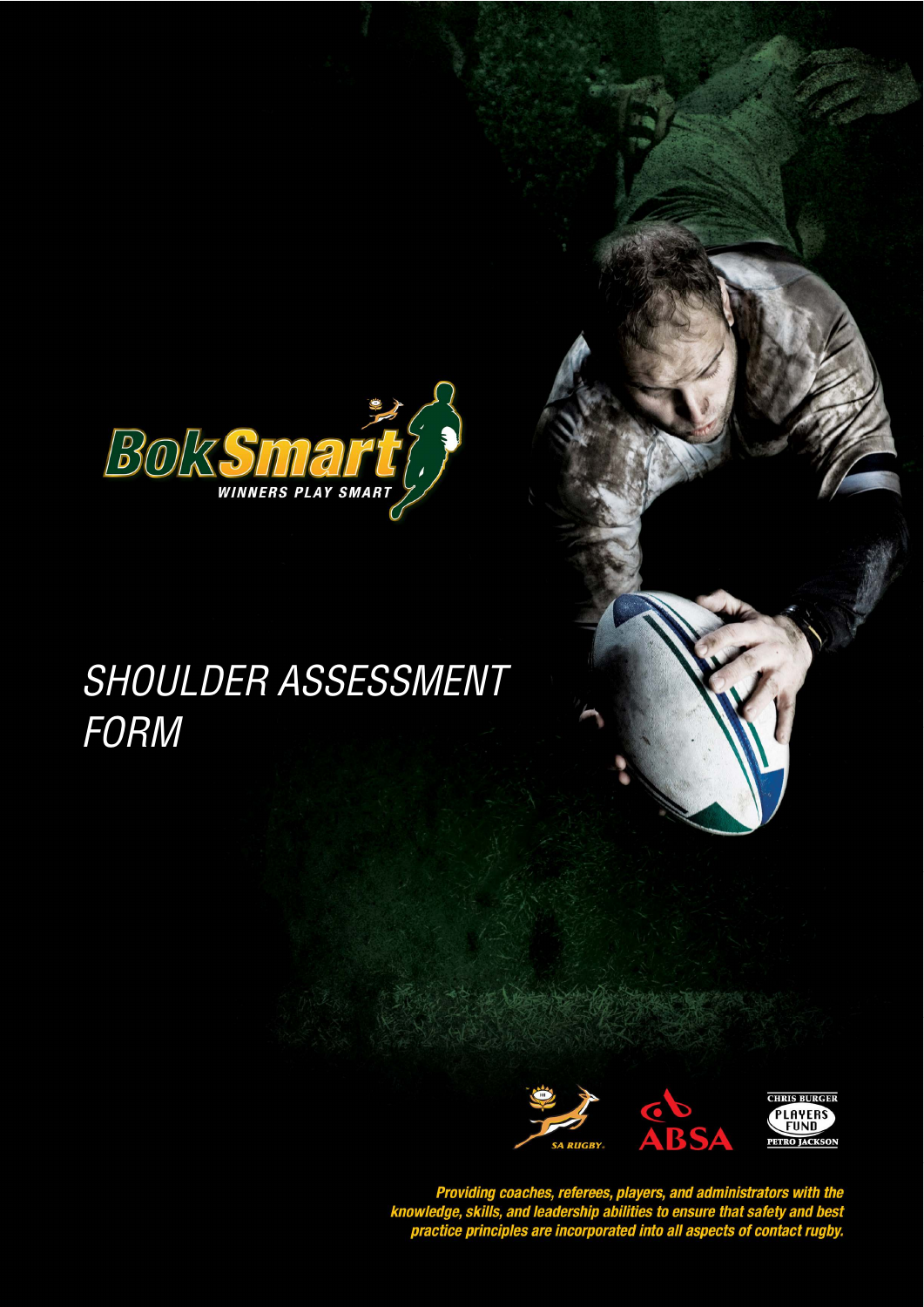## **SHOULDER ASSESSMENT FORM**

| NAME:<br>D.O.B.<br>$\frac{1}{2}$ $\frac{1}{2}$<br>DATE:<br>$\sqrt{2}$<br>$\overline{\phantom{a}}$<br>Dominance<br>POSITION:<br><b>HISTORY:</b><br>Mechanism of Injury |                                                                                                                        |
|-----------------------------------------------------------------------------------------------------------------------------------------------------------------------|------------------------------------------------------------------------------------------------------------------------|
| Stretching<br>Trauma<br>Overuse                                                                                                                                       | <b>EXAMINATION</b>                                                                                                     |
| Post<br>Sup<br>Lat<br>Inf<br>Rotation<br>Ant                                                                                                                          | L<br>$\mathsf{R}$                                                                                                      |
|                                                                                                                                                                       | Range of Motion                                                                                                        |
| Side imp<br><b>FOOSH</b><br>Shoulder tip                                                                                                                              | <b>FLEX</b><br><b>PAIN</b><br><b>PAIN</b><br>Normal 160-180°                                                           |
| Pain                                                                                                                                                                  | Pain $+/-$<br><b>EXT</b><br><b>PAIN</b><br><b>PAIN</b><br>Normal 50-60°                                                |
| Aching<br>Night<br>Superficial<br>Burning<br>Deep                                                                                                                     | Pain $+/-$<br><b>ABB</b>                                                                                               |
| Med rot<br>Abb<br>Add<br>Overhead<br>Lat rot                                                                                                                          | <b>PAIN</b><br><b>PAIN</b><br>Normal: 170-180°<br>Pain arc $+/-$ ( $\degree$ )                                         |
| <b>Aggravating Factors:</b><br>Relieving factors:                                                                                                                     | <b>ADD</b><br><b>PAIN</b><br>PAIN<br>Normal: 50-75°                                                                    |
| Symptoms                                                                                                                                                              | Pain $+/-$<br><b>EXT ROT</b><br><b>PAIN</b><br><b>PAIN</b>                                                             |
| Paresthesia<br><b>Unstable</b><br><b>Weakness</b>                                                                                                                     | Normal: 80-90°<br>Pain $+/-$                                                                                           |
|                                                                                                                                                                       | <b>INT ROT</b><br><b>PAIN</b><br><b>PAIN</b><br>Normal: 60-100°<br>Pain $+/-$                                          |
| <b>Functional limitations:</b>                                                                                                                                        | 90° EXT ROT<br><b>PAIN</b><br><b>PAIN</b><br>Normal: 70-100°                                                           |
|                                                                                                                                                                       | Pain $=$ /-<br>90° INT ROT<br><b>PAIN</b><br><b>PAIN</b>                                                               |
| <b>PAST HISTORY</b>                                                                                                                                                   | Normal 70-100°<br>Pain $=$ /-                                                                                          |
|                                                                                                                                                                       | Stability<br><b>ANT DRAW</b><br>$\mathbb{O}^\circ$<br>45°<br>$45^{\circ}$<br>$90^{\circ}$<br>$90^\circ$<br>$O^{\circ}$ |
|                                                                                                                                                                       | Grade 0-III<br>$0^\circ, 45^\circ, 90^\circ$<br><b>PAIN</b><br><b>PAIN</b>                                             |
|                                                                                                                                                                       | <b>POST DRAW</b><br>$+/-$                                                                                              |
|                                                                                                                                                                       | <b>APP TEST</b><br><b>ANGLE</b><br><b>ANGLE</b><br>$+/-$                                                               |
|                                                                                                                                                                       | <b>JOBES RELO</b><br>$+/-$                                                                                             |
| <b>INVESTIGATIONS</b>                                                                                                                                                 | <b>INF LAX</b><br>Feagin<br>Feagin<br>$1+,2+,3+$                                                                       |
|                                                                                                                                                                       | <b>Special Tests</b>                                                                                                   |
|                                                                                                                                                                       | <b>NEER IMP</b><br>Pain $+/-$                                                                                          |
|                                                                                                                                                                       | <b>HAWK IMP</b>                                                                                                        |
|                                                                                                                                                                       | Pain $+/-$<br><b>ACJ ADD</b>                                                                                           |
| <b>COMMENTS</b>                                                                                                                                                       | Pain $+/-$<br><b>CLUNK</b>                                                                                             |
|                                                                                                                                                                       | $+/-$<br><b>CRANK</b>                                                                                                  |
|                                                                                                                                                                       | $+/-$<br><b>SPEED</b>                                                                                                  |
|                                                                                                                                                                       | $+/-$                                                                                                                  |
|                                                                                                                                                                       | <b>EMPTY CAN</b><br>$+/-$                                                                                              |